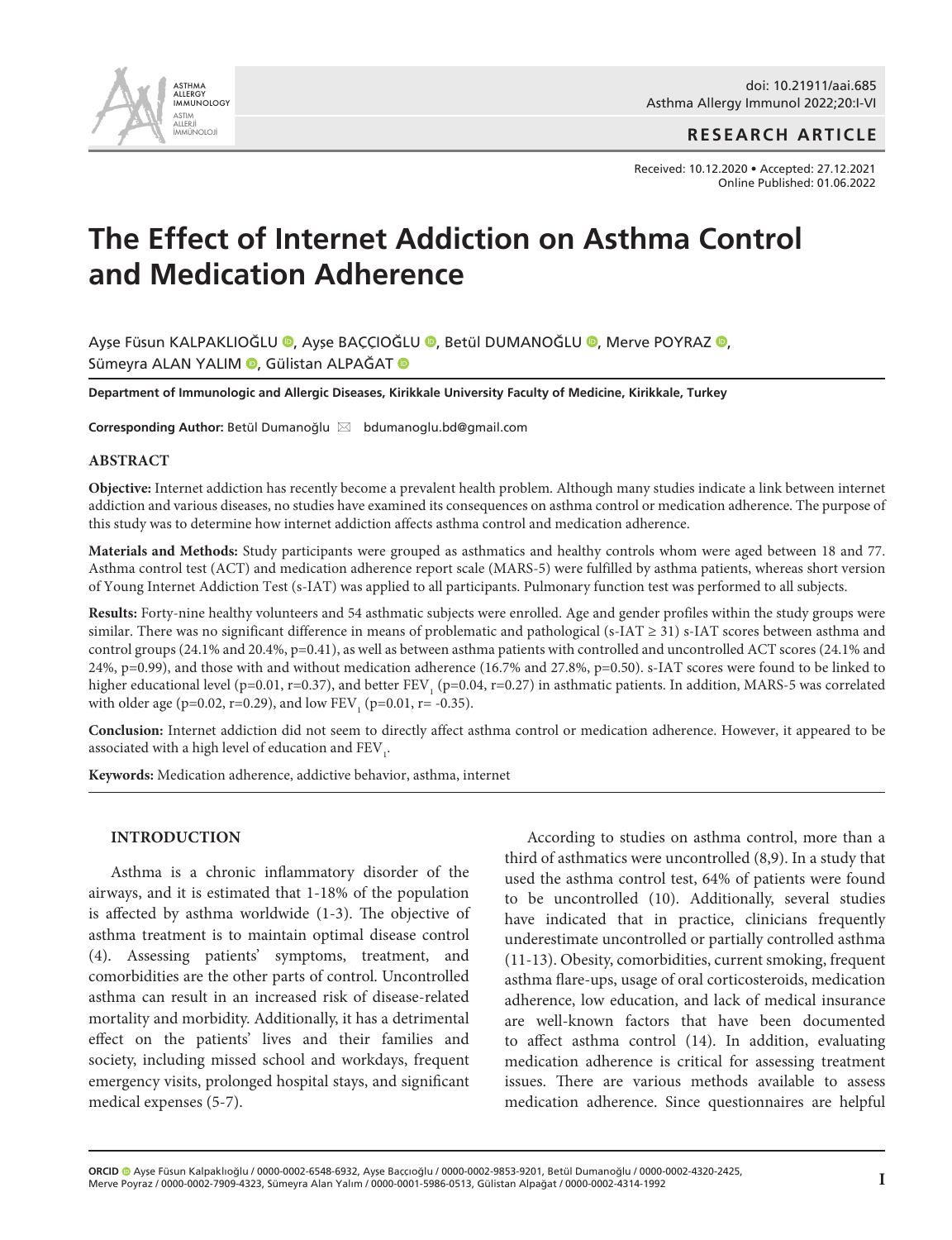and cost-effective, we prefer to assess adherence using the Medication Adherence Report Scale (MARS-5), which is one of the most known scoring tests, particularly in chronic respiratory disorders (15).

Internet usage has increased dramatically during the last two decades, and widespread use of technological devices might be the main culprit for internet addiction (16). A vast amount of studies mention internet addiction in psychiatric disorders such as anxiety, depression, stress, personality traits, and life satisfaction (17-20). On the contrary, we couldn't find any research on the link between asthma and internet addiction. Therefore, we hypothesized that internet addiction could be an obstacle to asthma control. This study's primary purpose was to assess the effect of internet addiction on asthma control and medication adherence.

## **MATERIAL and METHODS**

This cross-sectional study was conducted at the Kirikkale University Hospital in Turkey. The study was approved by the local ethics committee (decision number: 2021.02.04; date: 11.03.2021), and all participants gave written informed consent.

# **Participant Inclusion and Exclusion Criteria**

Inclusion criteria for patients were having a documented diagnosis of asthma, being older than 18 years with access to an internet connection. Healthy controls aged between 18-77 years, were recruited from caregivers or friends of patients. Participants who had respiratory diseases other than asthma or new diagnosed asthma as in the last four weeks, and those who had no access to the internet connection were excluded.

# **Study Parameters**

Sociodemographic characteristics and comorbidities of the participants were noted. Education level was evaluated as; low-moderate  $(\leq 12$  years) and high  $(>12$  years). Pulmonary function tests (PFTs) (Sensor Medics-2130 Corp.) were performed on all subjects.

# **Survey Questions**

Internet addiction was evaluated by short version of Young's Internet Addiction Test (s-IAT), which had been validated in Turkish previously (21, 22). The s-IAT is a 12 item questionnaire with a five-point Likert scale (1=Never, 5=Very frequently). A score of between 31 and 35 was

considered as problematic, whereas 36 and above was deemed to be pathologic in s-IAT (21).

The Turkish version of ACT was used for identifying those with poorly controlled asthma (23). ACT is a patient self-administered tool that assesses the frequency of shortness of breath and general asthma symptoms, use of rescue medications, the effect of asthma on daily functioning, and overall self-assessment of asthma control with 4-week recall. The scores range from 5 (poor control) to 25 (complete control), with an ACT score higher than 19 indicates well-controlled asthma (24).

The Turkish version of the MARS-5, which included five items ranging from 5 to 25, was used for treatment adherence (25,26). A total score of equal or higher than 23 means good adherence (27,28).

All participants were asked to fill out the s-IAT, whereas asthma patients answered both MARS-5 and ACT questionnaires.

# **Statistical Analysis**

Statistical analysis was performed using SPSS software (version 21). The chi-square test was used to test for significant differences for categorical variables between asthma and control groups, as well as controlled and uncontrolled asthmatics. Depending on the normality of the distribution, continuous variables were compared using Student's t-test or Mann-Whitney U test. A p-value of less than 0.05 was considered significant.

# **RESULTS**

A total of 103 participants (75 female, 28 male, mean age:  $36.88 \pm 12.66$ yr) were enrolled (Table I). About fiftyfour (52.5%) of them were asthmatics, whereas forty-nine (47.6%) of them were in the control group. The two groups were similar by means of age and gender. Mean BMI was found to be higher in the asthma group than control (p=0.03). Control group had higher education degree and  $\rm{FEV}_{1}$  values than the asthma group. Smoking status was similar between the groups, mostly as non-smoker. Mean scores and ratio of problematic/pathologic (s-IAT  $\geq$  31) s-IAT were similar between the asthma and control group.

Almost half of the patients (53.7%) had well-controlled asthma ( $ACT \geq 20$ ) (Table II). Patients with controlled and uncontrolled asthma were similar by means of age, gender ratio, mean BMI, ratio of high educational degree, current smoker status, and  $\mathrm{FEV}_1$ . There was no difference in means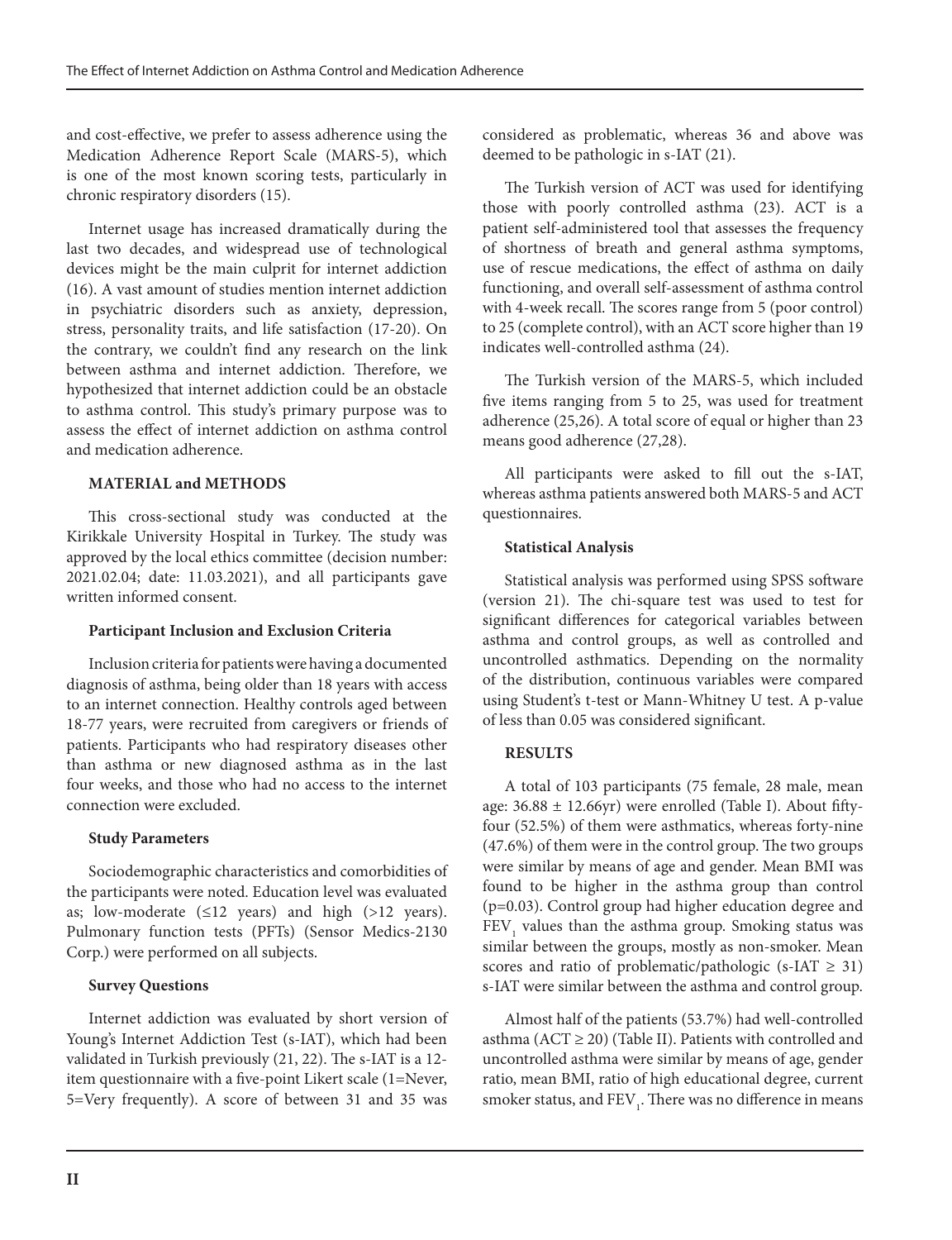of s-IAT and MARS-5 scores between controlled and uncontrolled asthmatics, as well as problematic vs. nonproblematic and adherent vs. non-adherent. Almost threefourths of the asthmatics had non-problematic/pathologic s-IAT scores, whereas only one-third of them had showed adherence in MARS-5 scores.

Differences between problematic/pathologic (s-IAT ≥ 31) and non-problematic (s-IAT<31) internet addiction were compared in each study group (Table III). There was no difference in means of age, gender, BMI, education

degree,  $\text{FEV}_1$  values, and smoking status in asthma group, whereas internet addicted ones were younger and thinner than non-addicted in healthy group.

The problematic or pathologic internet addiction rate was 20.4% in the control group, and 24.1% in the asthma group, with no difference between the controlled and uncontrolled asthmatics  $(p=0.41)$ . Even tough mean MARS-5 scores were lower, and ratio of adherent ones were lower in internet addicted asthmatics, the differences were not statistically significant.

**Table I: Demographic features and short version of Young Internet Addiction Test (s-IAT) questionnaire scores of the study groups.**

| Variables n (%)       | Asthma Group $(n=54)$ | Control Group $(n=49)$ | p value     |
|-----------------------|-----------------------|------------------------|-------------|
| Age (year) $*$        | $37.24 \pm 13.47$     | $36.49 \pm 11.82$      | 0.76        |
| Gender (F/M)          | 37(68.5) / 17(31.5)   | 38 (77.6) / 11 (22.4)  | 0.30        |
| BMI $(kg/m^2)^*$      | $26.39 \pm 4.66$      | $24.54 \pm 3.91$       | 0.03        |
| High education degree | 23(42.6)              | 35(71.4)               | 0.003       |
| Current smoker        | 10(18.5)              | 10(20.4)               | 0.92        |
| $FEV, (L)^*$          | $2.50 \pm 0.89$       | $3.58 \pm 0.56$        | ${}< 0.001$ |
| s-IAT score*          | $24.12 \pm 9.13$      | $22.22 \pm 7.85$       | 0.41        |
| Problematic           | 13(24.1)              | 10(20.4)               | 0.65        |
| Non-problematic       | 41(75.9)              | 39(79.6)               |             |

\*: Mean ± standard deviation, **BMI:** Body mass index,  $\text{FEV}_i$ : Forced expiratory volume in the first second, **s-IAT:** Short version of Young Internet Addiction Test.

| Table II: Comparison of baseline characteristics, internet addiction (s-IAT), and medication adherence (MARS-5) of patients with |  |
|----------------------------------------------------------------------------------------------------------------------------------|--|
| controlled vs. uncontrolled asthma.                                                                                              |  |

| Variables n (%)                                                                                                                                                                      | Controlled Asthma (n=29) | Uncontrolled Asthma (n=25) | p value |
|--------------------------------------------------------------------------------------------------------------------------------------------------------------------------------------|--------------------------|----------------------------|---------|
| Age (year) $*$                                                                                                                                                                       | $38.79 \pm 15.36$        | $35.44 \pm 10.91$          | 0.36    |
| Female gender                                                                                                                                                                        | 18(62.1)                 | 19(76)                     | 0.28    |
| BMI $(kg/m^2)^*$                                                                                                                                                                     | $26.15 \pm 4.62$         | $26.68 \pm 4.79$           | 0.67    |
| High education degree                                                                                                                                                                | 12(41.4)                 | 11(44)                     | 0.84    |
| Current smoker                                                                                                                                                                       | 5(17.2)                  | 5(20)                      | 0.25    |
| $FEV, (L)^*$                                                                                                                                                                         | $2.52 \pm 1.02$          | $2.45 \pm 0.72$            | 0.76    |
| s-IAT score*                                                                                                                                                                         | $24.24 \pm 9.72$         | $24.00 \pm 8.58$           | 0.92    |
| s-IAT score;                                                                                                                                                                         |                          |                            | 0.99    |
| Problematic                                                                                                                                                                          | 7(24.1)                  | 6(24.0)                    |         |
| Non-problematic                                                                                                                                                                      | 22(75.9)                 | 19(76)                     |         |
| MARS-5 score*                                                                                                                                                                        | $20.69 \pm 3.90$         | $20.56 \pm 3.70$           | 0.90    |
| MARS-5 score;                                                                                                                                                                        |                          |                            | 0.70    |
| Adherent                                                                                                                                                                             | 9(31.0)                  | 9(36.0)                    |         |
| Non-adherent<br>$\alpha$ and $\alpha$ and $\alpha$ and $\alpha$ and $\alpha$ and $\alpha$ and $\alpha$ and $\alpha$ and $\alpha$ and $\alpha$ and $\alpha$ and $\alpha$ and $\alpha$ | 20(69.0)                 | 16(64.0)                   |         |

**\*:** Mean ± standard deviation.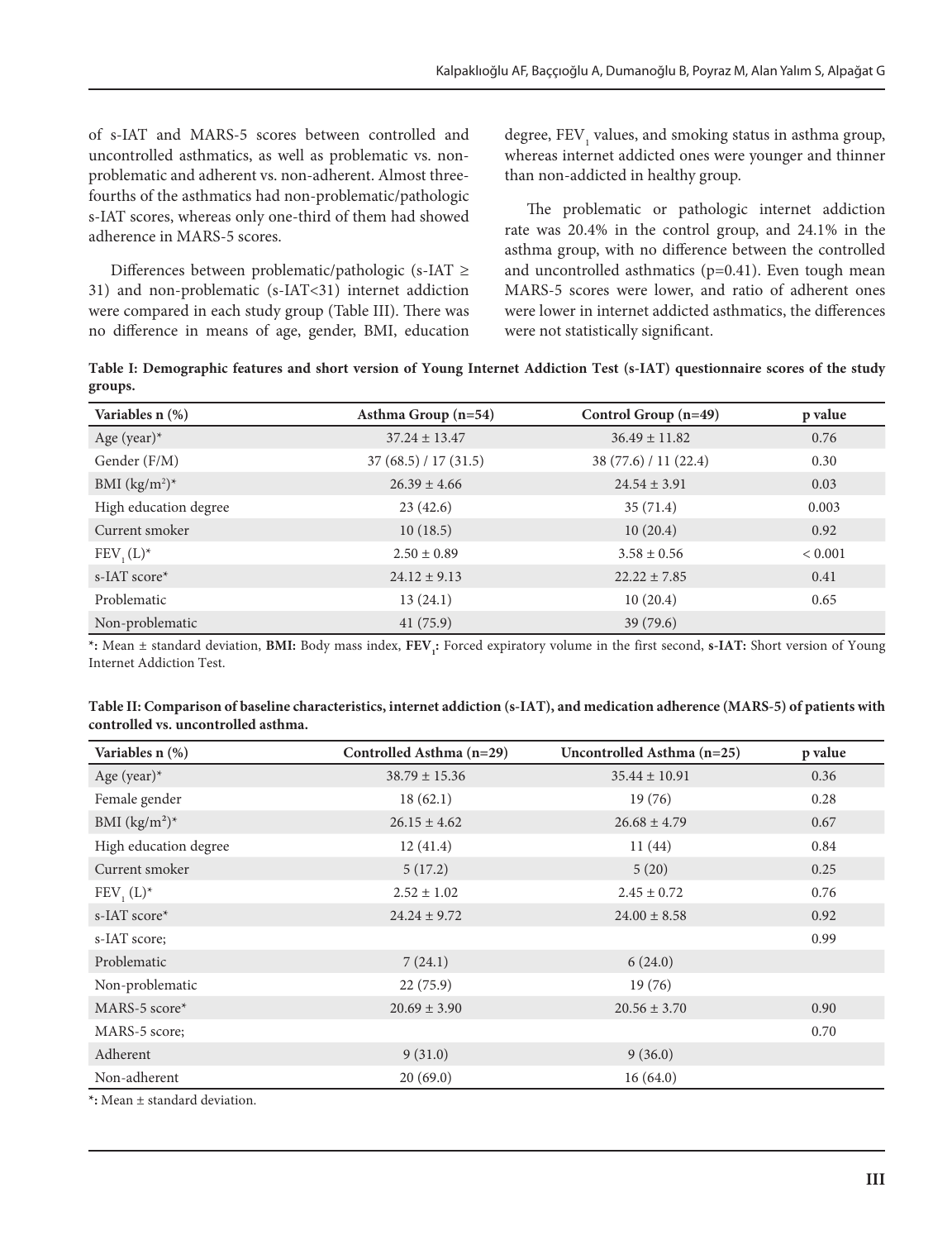| Variables $n$ $(\%)$  | Asthma Group       |                   | p    | <b>Control Group</b> | p                 |      |
|-----------------------|--------------------|-------------------|------|----------------------|-------------------|------|
|                       | $s$ -IAT $\geq$ 31 | $s$ -IAT $<$ 31   |      | s-IAT $\geq$ 31      | $s$ -IAT $<$ 31   |      |
| Age (year) $*$        | $40.08 \pm 15.61$  | $36.34 \pm 12.80$ | 0.38 | $29.00 \pm 9.60$     | $38.41 \pm 11.67$ | 0.02 |
| Female gender         | 8(61.5)            | 29(70.7)          | 0.73 | 7(70)                | 31(79.5)          | 0.67 |
| BMI $(kg/m^2)^*$      | $25.84 \pm 5.27$   | $26.57 \pm 4.51$  | 0.63 | $22.21 \pm 4.57$     | $25.14 \pm 3.55$  | 0.03 |
| High education degree | 7(53.8)            | 16(39.0)          | 0.34 | 8(80)                | 27(69.2)          | 0.70 |
| FEV $(L)^*$           | $2.77 \pm 1.08$    | $2.41 \pm 0.82$   | 0.20 |                      |                   |      |
| Current smoker        | 2(15.4)            | 8(19.5)           | 0.89 | 2(20)                | 8(20.5)           | 0.76 |
| $MARS-5 score*$       | $18.92 \pm 4.05$   | $21.17 \pm 3.56$  | 0.06 |                      |                   |      |
| MARS-5 score;         |                    |                   | 0.50 |                      |                   |      |
| Adherent              | 3(23.1)            | 15(36.6)          |      |                      |                   |      |
| Non-adherent          | 10(76.9)           | 26(63.4)          |      |                      |                   |      |

**Table III: Differences between problematic/pathologic (s-IAT ≥ 31) and non-problematic (s-IAT<31) internet addiction in the study group.**

**\*:** Mean ± standard deviation.

**Table IV: Correlation between internet addiction (s-IAT ≥ 31) and some variables in asthma/control groups.**

| <b>Variables</b>        | Asthma Group |      | <b>Control Group</b> |      |
|-------------------------|--------------|------|----------------------|------|
|                         | r            | p    | r                    | p    |
| Age                     | $-0.05$      | 0.67 | $-0.32$              | 0.02 |
| <b>Education</b> degree | 0.37         | 0.01 | 0.24                 | 0.09 |
| <b>FEV</b>              | 0.27         | 0.04 | 0.197                | 0.17 |
| BMI                     | $-0.25$      | 0.07 | $-0.189$             | 0.19 |
| Gender                  | 0.18         | 0.18 | $-0.047$             | 0.75 |
| ACT score               | 0.11         | 0.41 |                      |      |
| MARS-5 score            | $-0.17$      | 0.22 |                      |      |

Correlation between internet addiction (s-IAT  $\geq$  31) and some variables in asthma/control groups were given in Table IV. Internet addiction was found to be positively correlated with educational degree ( $r= 0.37$ ;  $p= 0.01$ ) and  $FEV<sub>1</sub>$  (r= 0.27; p= 0.04) in patients with asthma, whereas it was negatively correlated with age  $(r = -0.32; p = 0.02)$ in control group. However, age, BMI, gender, ACT and MARS-5 scores were not found to be correlated with internet addiction.

#### **DISCUSSION**

It has been known that internet addiction can cause hazardous effects on a person, both physically and emotionally. However, there have been no studies regarding links between internet addiction and asthma control.

To our knowledge, this was the first study to compare internet addiction with disease control and medication adherence in adult patients with asthma. We hypothesized that emotional problems that might occur during internet addiction could lead to medication non-adherence and thus uncontrolled asthma. Despite numerous studies conducted on the link between internet addiction and mental health disorders such as depression, insomnia, and anxiety (16,18), in this study there was no effect of internet addiction on asthma control.

Previously, prevalence of problematic internet use among adolescents in Korea were 18.5% in asthma group and 15.2% in non-asthma group (29). They concluded that internet addiction was associated with an increased prevalence of asthma among adolescents. However, prevalence of problematic internet addiction was 24.1% in asthma group, like controls (%20.4) in our study.

In this study, s-IAT scores were not found to be associated with age, gender, BMI, education degree, FEV1, smoking status, and medication adherence in asthma group. On the other hand, healthy subjects with problematic internet addiction were younger and thinner than the ones with non-problematic s-IAT scores.

We used s-IAT, the most reliable and valid test to assess internet addiction (21, 22). Although some studies showed that internet addiction is more common in men, this was not confirmed in our study (30).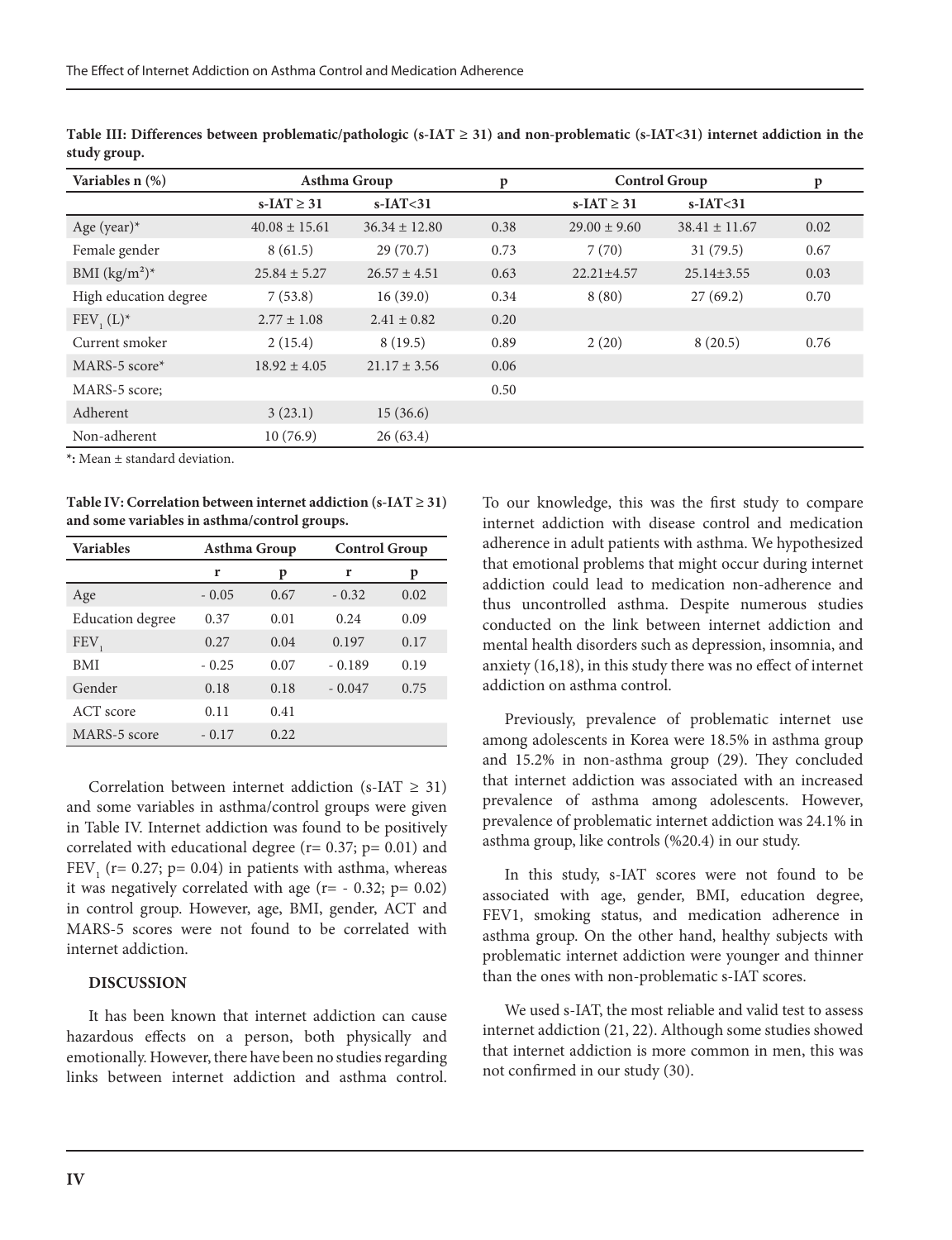In contrast to previous research indicating an increase in internet addiction during adolescence, our study found no significant correlation between age and internet addiction in asthma group (31). Our study group's relatively older age may explain the results, as we included only four patients aged < 20 years.

Level of lack of internet addiction (s-IAT<31) was associated with high medication adherence, approaching significance ( $p = 0.06$ ). In the literature, although MARS-5 overestimated patients' adherence and most of the participating patients were identified as adherent, most of the participants were found to be nonadherent in our study (15, 27, 28). This is because studies were primarily performed on COPD patients, and patients with asthma may not be taking their medications regularly due to variable airway limitations. We found a significant correlation between MARS-5 score with increased age and decreased FEV<sub>1</sub> values. Age-related changes in perception of disease control could account for this.

The limitation of this study was the limited number of participants. Another point was the lack adolescents, whom had a higher and more frequent internet addiction than adults. Furthermore, there was no psychiatric evaluation in this study, since there was no previous diagnosis of psychiatric disorders which show an association regarding internet addiction in the study participants.

However, in asthmatic patients, problematic/pathologic internet addiction was unexpectedly related to higher education but not medication adherence.

In conclusion, this study showed that prevalence of internet addiction in asthmatics was similar as in healthy individuals, as less than 25%. Internet addiction in asthma patients was not related with asthma control or medication adherence. Questionnaire of s-IAT was a useful, practical, and reliable tool to assess internet addiction in outpatient clinic. Studies should be repeated to get more valid data on this subject.

### **Conflicts of Interest**

The authors declares that there aren't any conflicts of interest.

#### **Authorship Contributions**

#### **Authorship Contributions**

Concept: **Ayşe Baççıoğlu,** Design: **Ayşe Füsun Kalpaklıoğlu, Ayşe Baççıoğlu,** Data collection or processing: **Betül Dumanoğlu, Merve Poyraz, Sümeyra Alan Yalım, Gülistan Alpağat,** Analysis or Interpretation: **Ayşe Füsun Kalpaklıoğlu, Ayşe Baççıoğlu, Betül Dumanoğlu,** Literature search: **Betül Dumanoğlu, Merve Poyraz, Sümeyra Alan Yalım, Gülistan Alpağat,** Writing: **Ayşe Füsun Kalpaklıoğlu, Ayşe Baççıoğlu, Betül Dumanoğlu,** Approval: **Ayşe Füsun Kalpaklıoğlu.**

## **REFERENCES**

- 1. Masoli M, Fabian D, Holt S, Beasley R. The global burden of asthma: Executive summary of the GINA Dissemination Committee report. Allergy 2004;59:469-78.
- 2. Lai CKW, Beasley R, Crane J, Foliaki S, Shah J, Weiland S. Global variation in the prevalence and severity of asthma symptoms: Phase three of the International Study of Asthma and Allergies in Childhood (ISAAC). Thorax 2009;64:476-83.
- 3. To T, Stanojevic S, Moores G, Gershon AS, Bateman ED, Cruz AA, et al. Global asthma prevalence in adults: Findings from the cross-sectional world health survey. BMC Public Health 2012;12: 204.
- 4. Global Strategy for Asthma Management and Prevention, Global Initiative for Asthma, Updated 2020 available from: https:// ginasthma.org/wp-content/uploads/2020/06/GINA-2020 report\_20\_06\_04-1-wms.pdf
- 5. Bahadori K, Doyle-Waters MM, Marra C, Lynd L, Alasaly K, Swiston J, et al. Economic burden of asthma: A systematic review. BMC Pulm Med 2009;9:24.
- 6. Fitzgerald JM, Bateman E, Hurd S, Boulet LP, Haahtela T, Cruz AA, et al. The GINA Asthma Challenge: Reducing asthma hospitalizations. Eur Respir J 2011;38: 997-8.
- 7. Hsu J, Qin X, Beavers SF, Mirabelli MC. Asthma-related school absenteeism, morbidity, and modifiable factors. Am J Prev Med 2016;51:23-32.
- 8. Abrahamsen R, Gundersen GF, Svendsen MV, Klepaker G, Kongerud J, Fell AKM. Possible risk factors for poor asthma control assessed in a cross-sectional population-based study from Telemark, Norway. PLOS ONE 2020;15(5):e0232621.
- 9. Allegra L, Cremonesi G, Girbino G, Ingrassia E, Marsico S, Nicolini G, et al. Real-life prospective study on asthma control in Italy: Cross-sectional phase results. Respir Med 2012;106(2):205- 14.
- 10. Al-Jahdali HH, Al-Hajjaj MS, Alanezi MO, Zeitoni MO, Al-Tasan TH. Asthma control assessment using asthma control test among patients attending 5 tertiary care hospitals in Saudi Arabia. Saudi Med J 2008;29:714-7.
- 11. Haughney J, Barnes G, Partridge M, Cleland J. The living and breathing study: A study of patients' views of asthma and its treatment. Prim Care Respir J 2004;13:28-35.
- 12. Horne R, Price D, Cleland J, Costa R, Covey D, Gruffydd-Jones K, et al. Can asthma control be improved by understanding the patient's perspective? BMC Pulm Med 2007; 7:8.
- 13. Holgate ST, Price D, Valovirta E. Asthma out of control. A structured review of recent patient surveys? BMC Pulm Med 2006;6:S2.